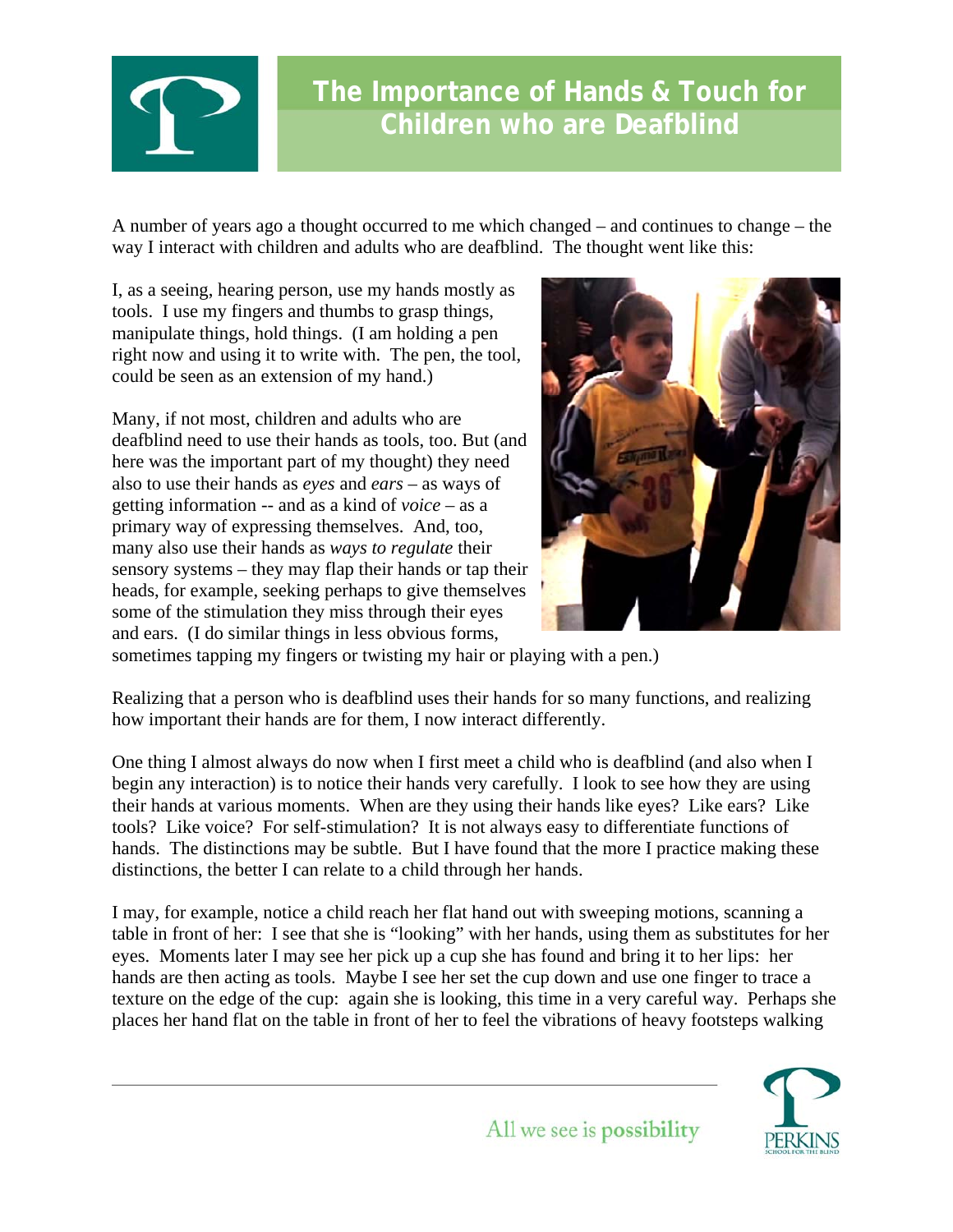by: her hand has become an ear for a moment, feeling the sound. She may then reach toward where she supposes the footsteps to be coming from, in a gesture that seems to say, "Come here!" or "Who is that?!": her hands at that moment become like a voice for her. If she is left alone for some time, she may begin tapping her head with her fingertips: this might be a way of giving herself needed stimulation.



information. But, if I offer my own hands, then I can feel for myself the quality of her touch. My own hands can listen and tell . or absent-minded, or eagerly expressive Sometimes when I interact with a child's Sometimes I cannot differentiate the functions with my eyes alone. Just watching a child touch an object or another person may not let me know whether she is really "looking" with her hands or whether she is just casually glancing, using his hands for selfstimulation rather than for getting me whether hers are genuinely receptive, hands I close my own eyes for a few

moments so that I can better concentrate on my own sense of touch, and so I can enter her tactile world for at least a short time. This practice in interacting with the child's hands, while keeping in mind these various functions of hands, improves my skill in relating.

There are several gestures that I use a great deal now during the conversations that my hands have with the hands of a child who is deafblind. One thing I often do is what I have just described: I simply offer my hands to theirs in a receptive way, usually palms-up, under their hands. I have found that children can tell when my own hands are listening to theirs. If my hands are open, flexible, relaxed, and alive, the child nearly always responds by either exploring or gesturing or initiating a game. This gesture is equivalent to saying, "I'm here with you, and I'm listening carefully. What do you have to say?" And who doesn't like to be listened to?

When a child initiates a movement game with her hands, I can respond with my own movements, in resonance with hers. We can together make a conversation with our hands that can develop over time. We can take turns, we can invent new movements, we can come to know each other's hands. Often with very young children, or with children who are not yet curious about the world of objects, this is a fine beginning point, and can lead to building a trusting relationship and to a child's gradual growing interest in the world of objects outside her own body or the bodies of others.

Another very powerful gesture is what I might call "joint tactile attention," which is the tactile equivalent of the pointing gesture so often and naturally used with a child who can see. "Look!" says father. "A dog!" And he points to what they are both looking at. This is a crucial step in language development, and must be replicated in the tactile mode for a child who is blind or who doesn't use her vision for getting information.

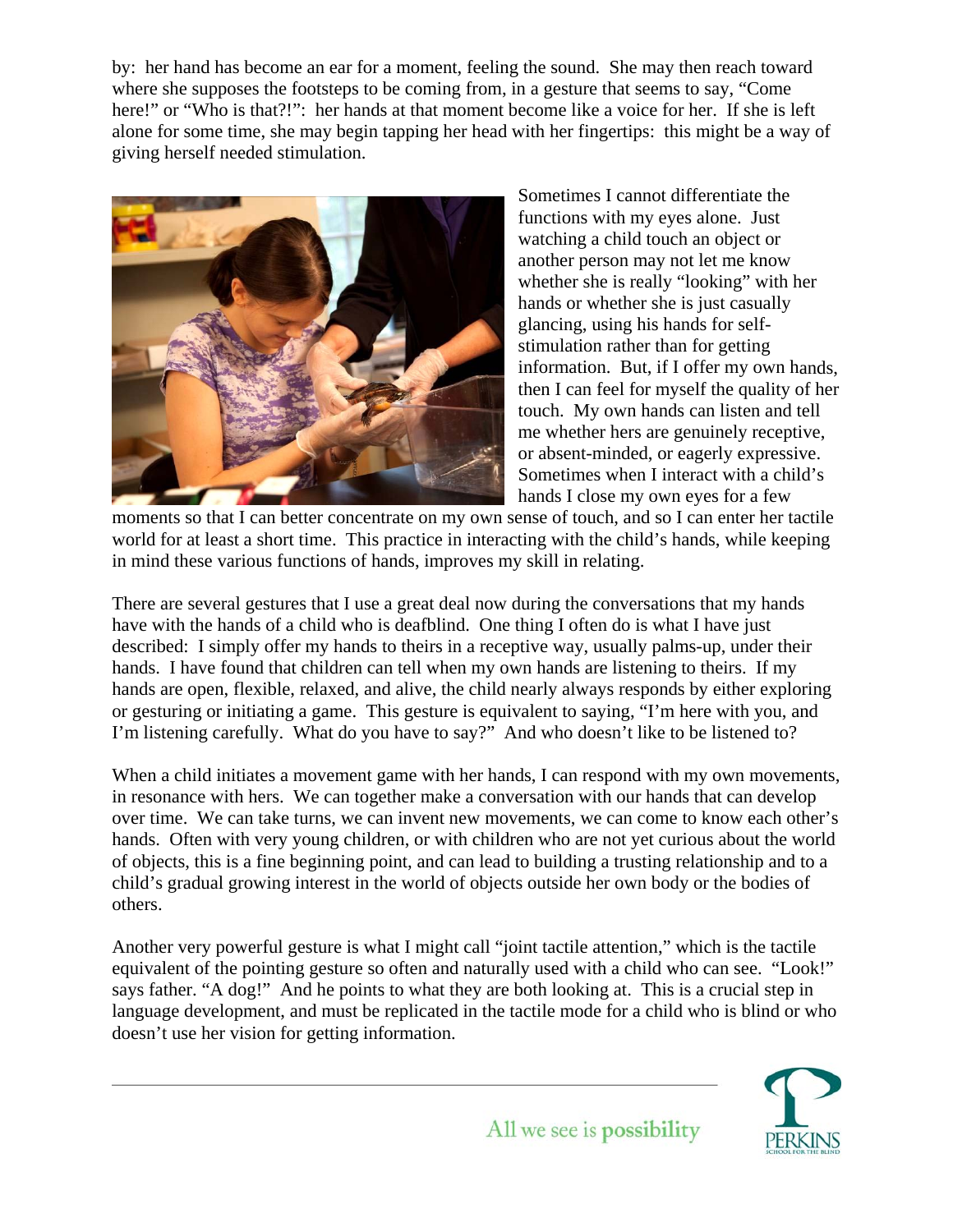Joint tactile attention begins with noticing what a child is paying attention to with her fingertips or hand, and then touching along with her in a way that lets her know that I "see" it, too. A relevant story comes from a pre-school classroom: a four-year-old child who was blind (and could speak) came to school one day and said to her teacher, "Look! I got a new ribbon for my hair!" Her teacher said, "It's lovely!" The little girl said, "Wait! You didn't see it yet!" Whereupon the teacher, realizing her mistake, touched the ribbon. Then the teacher said, "Yes. It's lovely." Only then did the girl smile. The girl, of course, hadn't felt the teacher's hand touch the bow so she thought the teacher hadn't seen it. [footnote: Story from Peg Palmer, BESB, Connecticut, USA.] Satisfactory conversations between sighted people and young blind or deafblind children must initially include joint tactile attention. I must touch many things along with a child in order for her to know that I have "seen" them.

There must be many experiences of joint tactile attention in order for language to have a mutual referent or topic. That touch, however, is very delicate and requires much practice on the part of teachers and conversation partners. I must touch without controlling, and I must be sure that the child knows with her own fingers or body that I "see" the object, too, and that I see the details of the object in the ways that the child does. Often this means moving my fingers just alongside a child's fingers as they scan, or putting my fingers just under her last two fingers (not the first ones – they are the ones that get the most information and I don't want to interfere with their perception) as she moves her whole hand.

I have been practicing this skill for twenty years, and still I need to learn its subtleties with each new child I meet. One key I've found is to actually become interested in the particular textures and shapes that interest the child I am engaged with. If I only do this as a technique, and not with genuine interest, children can usually tell, and either push me away or lose interest themselves.



Once a child is accustomed to sharing joint tactile attention with me, and once she is comfortable with my hands as an interesting and responsive part of her tactile world, then I can name things we touch together using gestures, signs, speech, pictures, objects – whatever symbolic modes are most comfortable and accessible for her. Language can become grounded in our looking together at the world, just as it is for the sighted child when father sees his toddler looking at a dog and points, saying, "Dog! Look at the dog!"